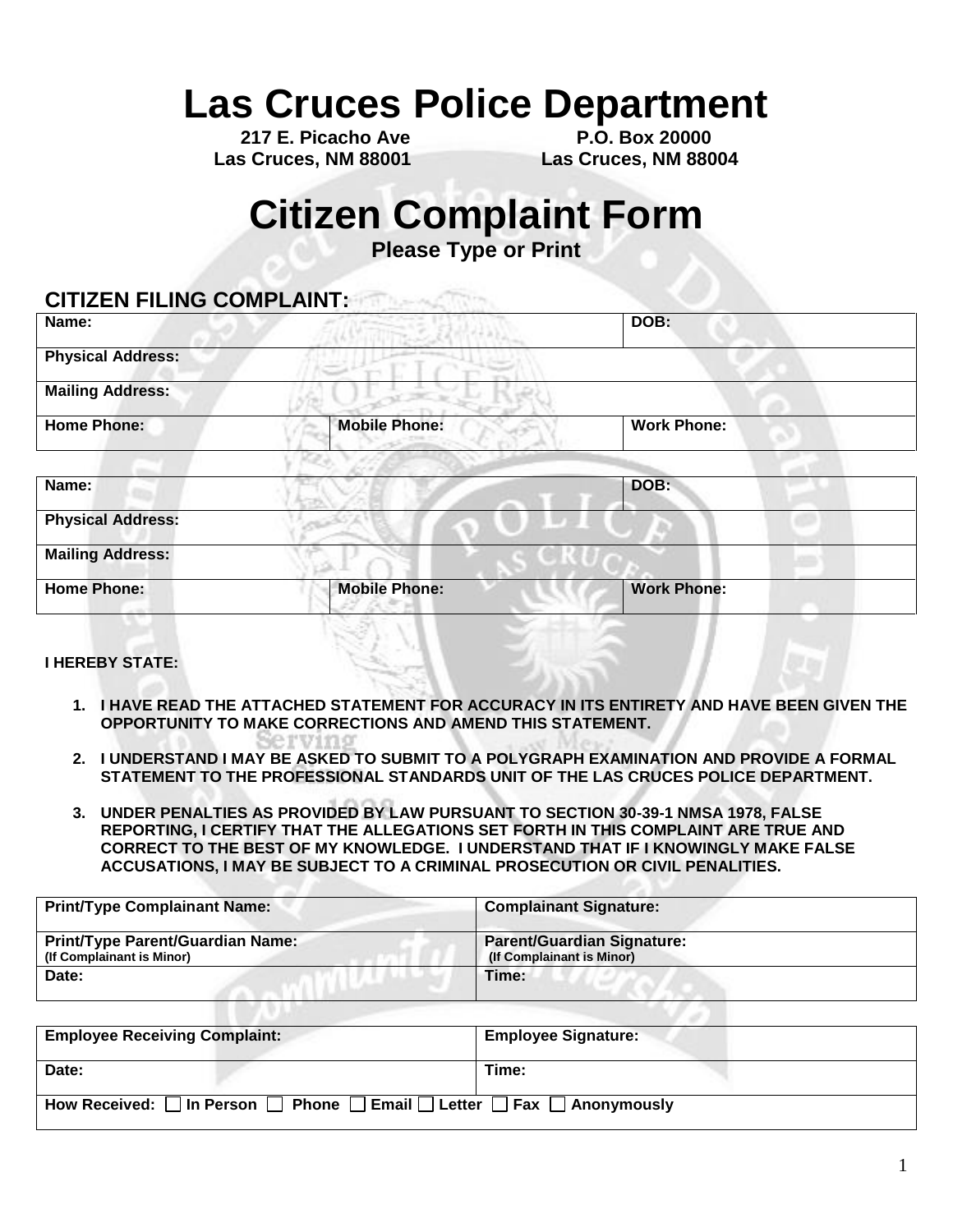# **Citizen Complaint Form**

### **TYPE OF COMPLAINT: Arrested without Cause Discourtesy/Rudeness Search & Seizure Property Mishandling Unsafe Vehicle Operation Excessive Force** Improper Conduct **Failure to Act No Report Filed Other:**  Are you filing this Complaint for another person? **No** Yes **No If Yes: Name of Person: Address of Person: Telephone #: INCIDENT INFORMATION: Date of Incident:** Time of Incident: LCPD Case #: **Location of Incident:**  w **LCPD EMPLOYEE INFORMATION: (Please list additional Employees on Pg 4) Name of Employee: Badge Number: Dullet Unit Number: Unit License Plate: Unit License Plate: Description of Employee:**  Serving New Since **WITNESS INFORMATION: (Please list additional Witnesses on Pg 4) Name:** DOB: **Physical Address: Mailing Address: Home Phone: Mobile Phone: Work Phone: Name: DOB: Physical Address: Mailing Address: Home Phone:** Mobile Phone: **Mobile Phone:** Work Phone: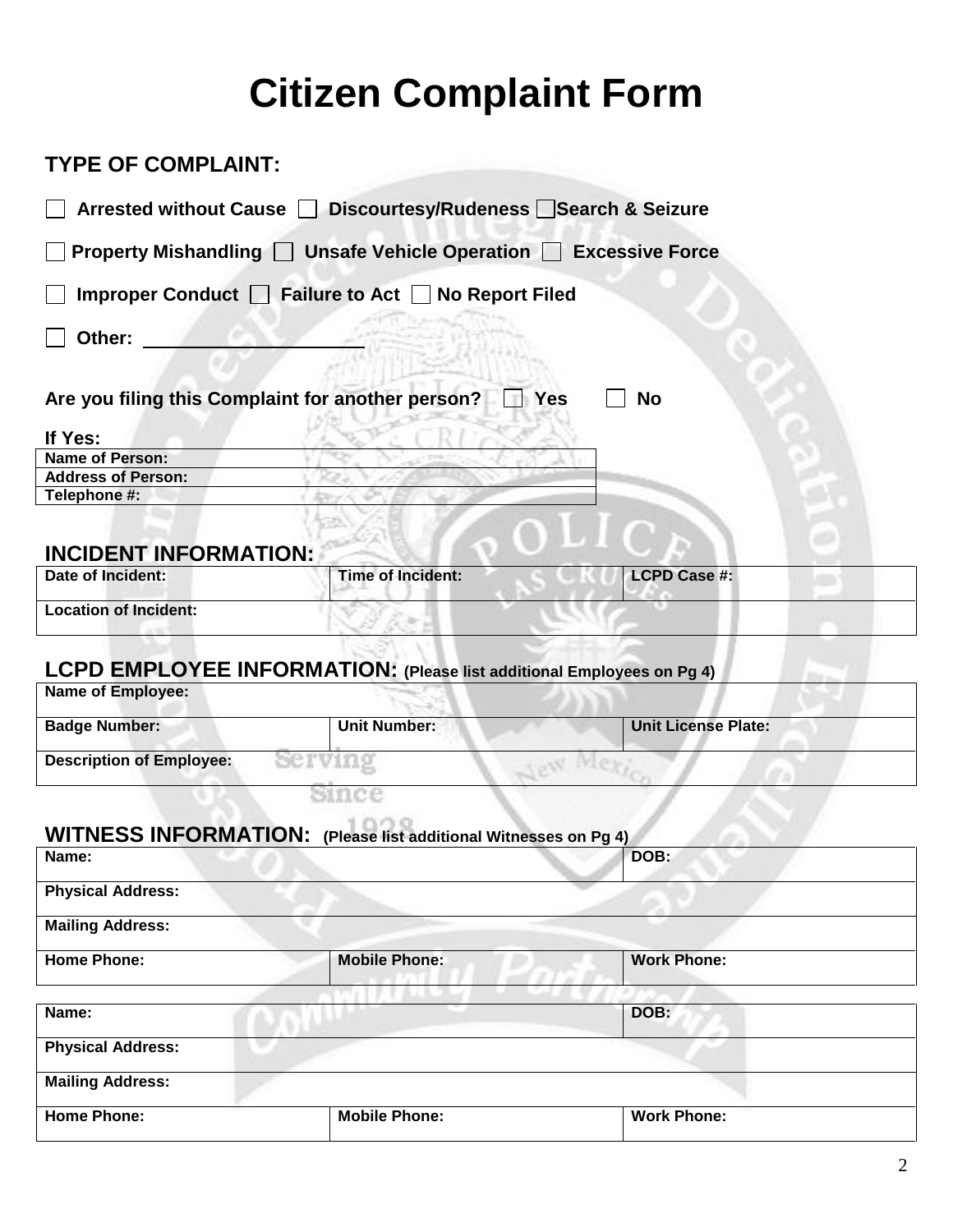# **Citizen Complaint Form**

**Please Type or Print** 

**DESCRIBE WHAT HAPPENED:**

|   | TP.               | Ð<br>٠<br>w                   |                        |               |
|---|-------------------|-------------------------------|------------------------|---------------|
|   |                   | œ.                            |                        |               |
|   |                   |                               |                        |               |
| æ |                   | $\frac{1}{2}$ , $\frac{1}{2}$ |                        |               |
|   | ŦГ<br>Applied     | بلويد                         |                        |               |
|   | €<br><b>Frida</b> |                               |                        | $\mathcal{P}$ |
|   | hJ.               |                               |                        |               |
|   | ó                 |                               | $\sim$<br>$\mathbf{L}$ |               |
|   | m<br>ìÉ.<br>1,41  |                               | CDII                   |               |
| œ |                   |                               |                        |               |
|   |                   |                               |                        |               |
|   |                   | 1775                          | 5                      | b. Far        |
|   |                   |                               |                        |               |
|   | Serving<br>Since  | New Mexico                    |                        |               |
|   | 1928              |                               |                        |               |
|   |                   |                               |                        |               |
|   |                   |                               |                        |               |
|   |                   |                               |                        |               |

(attach additional pages if necessary)

COMPLETED COMPLAINT FORMS MAY BE RETURNED TO THE LAS CRUCES POLICE DEPARTMENT OR MAILED TO: **LAS CRUCES POLICE DEPARTMENT PROFESSIONAL STANDARDS UNIT P.O. BOX 20000 LAS CRUCES, NM 88004**

п